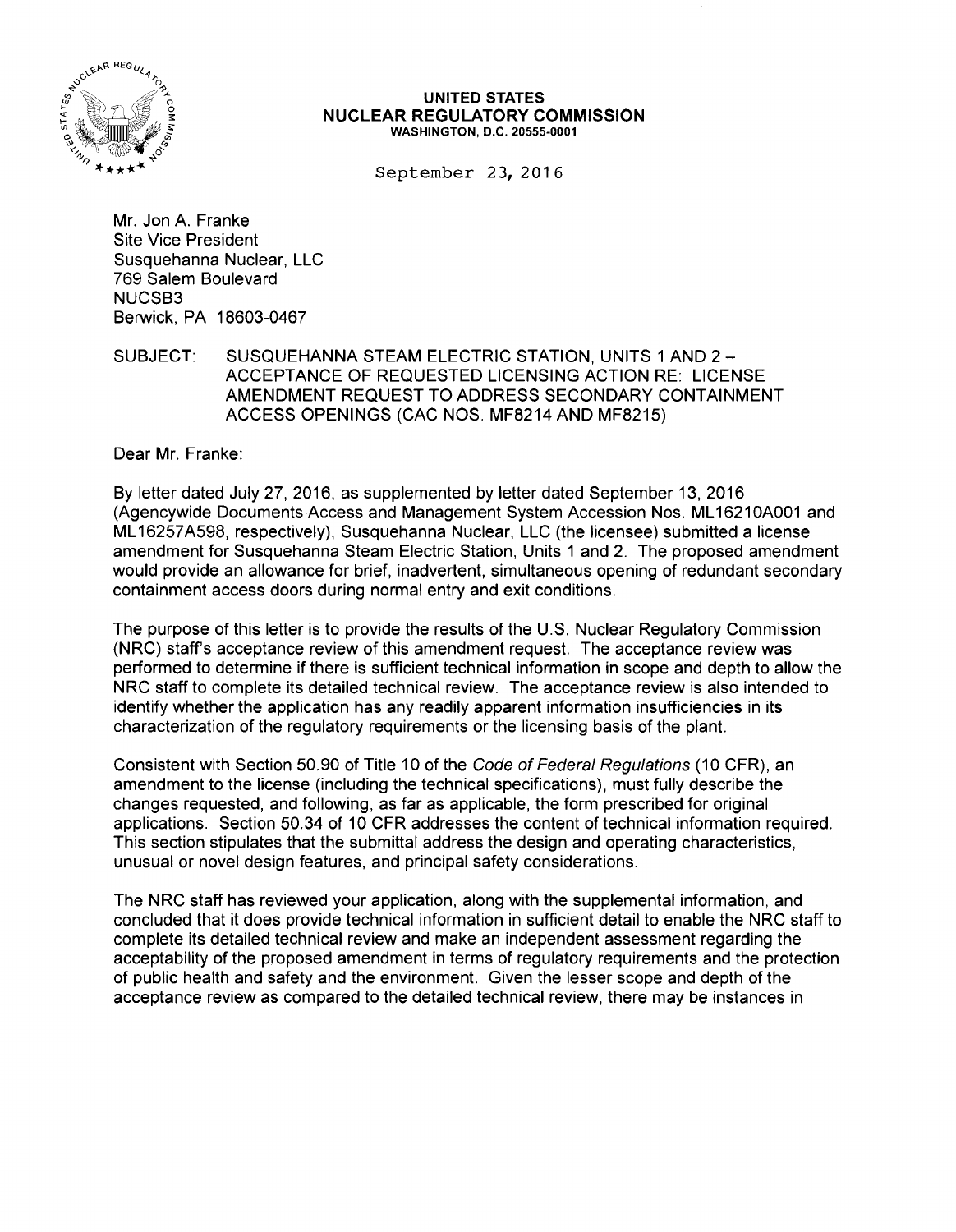J. Franke - 2 -

which issues that impact the NRC staff's ability to complete the detailed technical review are identified, despite completion of an adequate acceptance review. You will be advised of any further information needed to support the NRC staff's detailed technical review by separate correspondence.

If you have any questions, please contact me at 301-415-1387 or Tanya.Hood@nrc.gov.

Sincerely,  $\int_{(1,1)}/(1,1)dx$ 

Tanya E. Hood, Project Manager Plant Licensing Branch 1-2 Division of Operating Reactor Licensing Office of Nuclear Reactor Regulation

Docket Nos. 50-387 and 50-388

cc: Distribution via Listserv